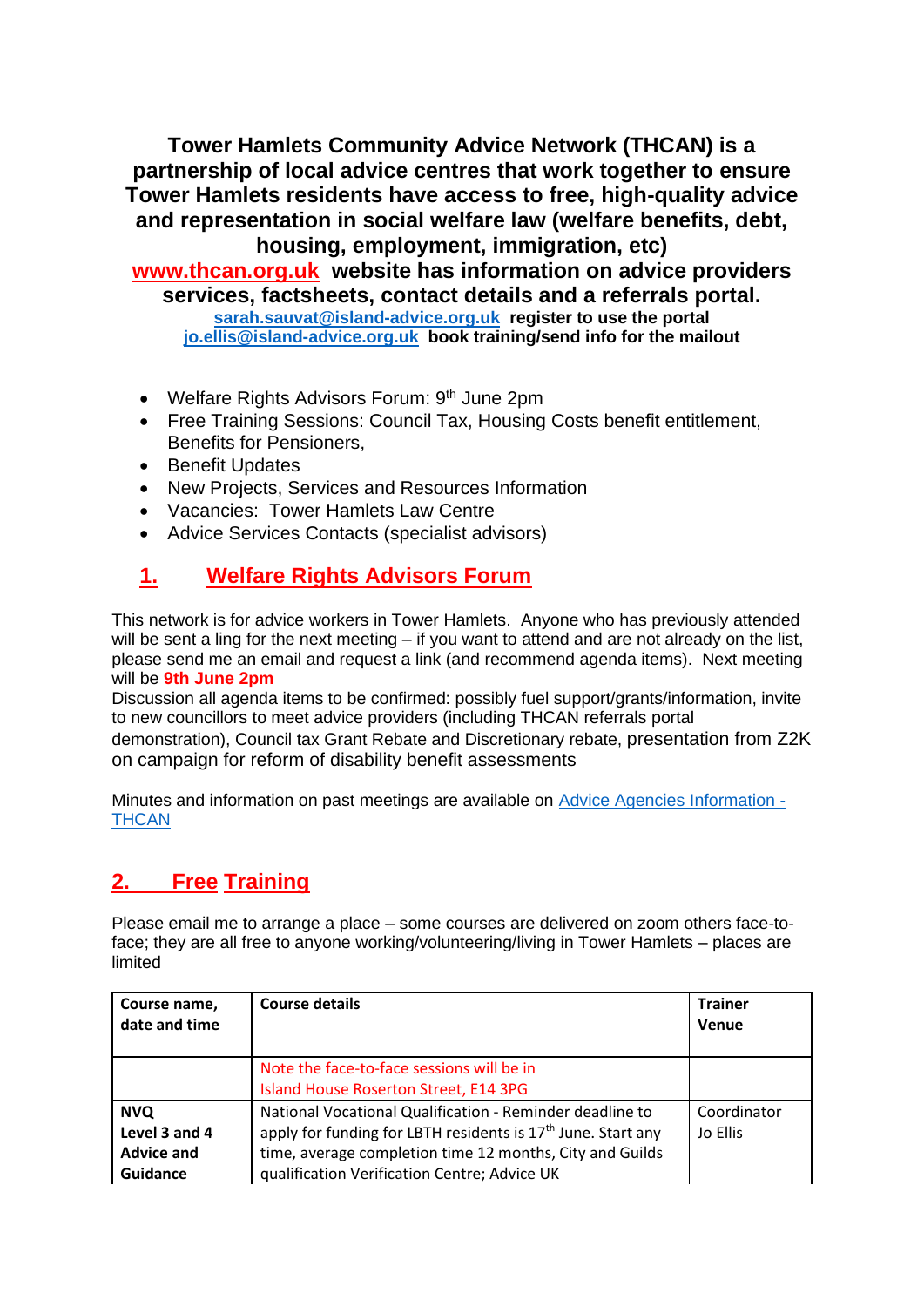|                                                                                                                                             | Deadline 17th June for Grant for September 2022 cohort                                                                                                                                                                                                                                                                                                                                                                                                                                                                                                                                                                                                                                                                                                                                                                                                                    | Assessment<br>Centre Island<br>Advice                                |
|---------------------------------------------------------------------------------------------------------------------------------------------|---------------------------------------------------------------------------------------------------------------------------------------------------------------------------------------------------------------------------------------------------------------------------------------------------------------------------------------------------------------------------------------------------------------------------------------------------------------------------------------------------------------------------------------------------------------------------------------------------------------------------------------------------------------------------------------------------------------------------------------------------------------------------------------------------------------------------------------------------------------------------|----------------------------------------------------------------------|
| <b>Council Tax</b><br>8th June<br>10am to 1pm                                                                                               | Dwellings, including exempt dwellings<br>Liability<br>Reducing the bill<br>Billing / collection / recovery                                                                                                                                                                                                                                                                                                                                                                                                                                                                                                                                                                                                                                                                                                                                                                | Hien Dinh<br>Debt<br>supervisor<br><b>Face to Face</b>               |
|                                                                                                                                             | Enforcement<br>Options to deal with Council Tax arrears<br>Suitable for advisors and debt workers dealing with clients<br>with council tax debt                                                                                                                                                                                                                                                                                                                                                                                                                                                                                                                                                                                                                                                                                                                           | <b>Island House</b>                                                  |
| <b>Benefits for</b><br><b>Pensioners</b><br>14 <sup>th</sup> June<br>10am to 12.30pm                                                        | Objectives an overview of the welfare benefits system and<br>Jo Ellis<br>the eligibility criteria of benefits for pensioners<br><b>Island Advice</b><br><b>Retirement Pension</b><br>Zoom<br><b>Pension Credit</b><br><b>Attendance Allowance</b><br>Housing Costs support for pensioners<br>Different age couples (one pension age one not)<br>Suitable for: anyone working with pensioners' basic course<br>no benefit knowledge or experience needed, for anyone                                                                                                                                                                                                                                                                                                                                                                                                       |                                                                      |
| <b>Housing Costs</b><br>Eligibility<br>21 <sup>st</sup> June<br>10am to 1pm                                                                 | working with clients with benefit problems<br>Suitable for - basic course for advice workers/support<br>workers, no knowledge of the benefit system is required.<br>Objectives: To give participants an overview and<br>understanding of the rules on: Housing Benefit and the<br><b>Universal Credit Housing Element</b><br>Whose eligible, how to claim, changes in circumstances,<br>Local housing Allowance<br><b>Non-Dependent Deductions</b><br>Bedroom tax & Benefit Cap                                                                                                                                                                                                                                                                                                                                                                                           | Jo Ellis<br>Training<br>coordinator<br><b>Island Advice</b><br>Zoom  |
| <b>Tower Hamlets</b><br><b>Allocations -</b><br><b>Housing Medical</b><br><b>Priority</b><br>7 <sup>th</sup> July<br>10.30 to 12.30<br>Zoom | The session will provide information on what advice and<br>information to give these clients and when, where, how to<br>refer them to an advice agency for help<br><b>Tower Hamlets Transfers and Waiting List</b><br>General information on LBTH waiting list: who can<br>$\bullet$<br>join, how to join, priorities & bands, bidding, current<br>average waiting times<br>Medical Priority: priority on the housing register is<br>$\bullet$<br>given to residents who have medical condition(s)<br>which are worsened by their housing situation: how<br>and whether there is merit to make an application<br>for medical priority, criteria, assessment (and<br>'bands) for medical awards<br>Cases:<br>Examples<br>of<br>failed<br>successful<br>and<br>applications, how, when, and where to make<br>effective referrals for medical priority, to THCAN<br>advisors | Shuhel Alom<br>Housing<br>Specialist<br><b>Island Advice</b><br>Zoom |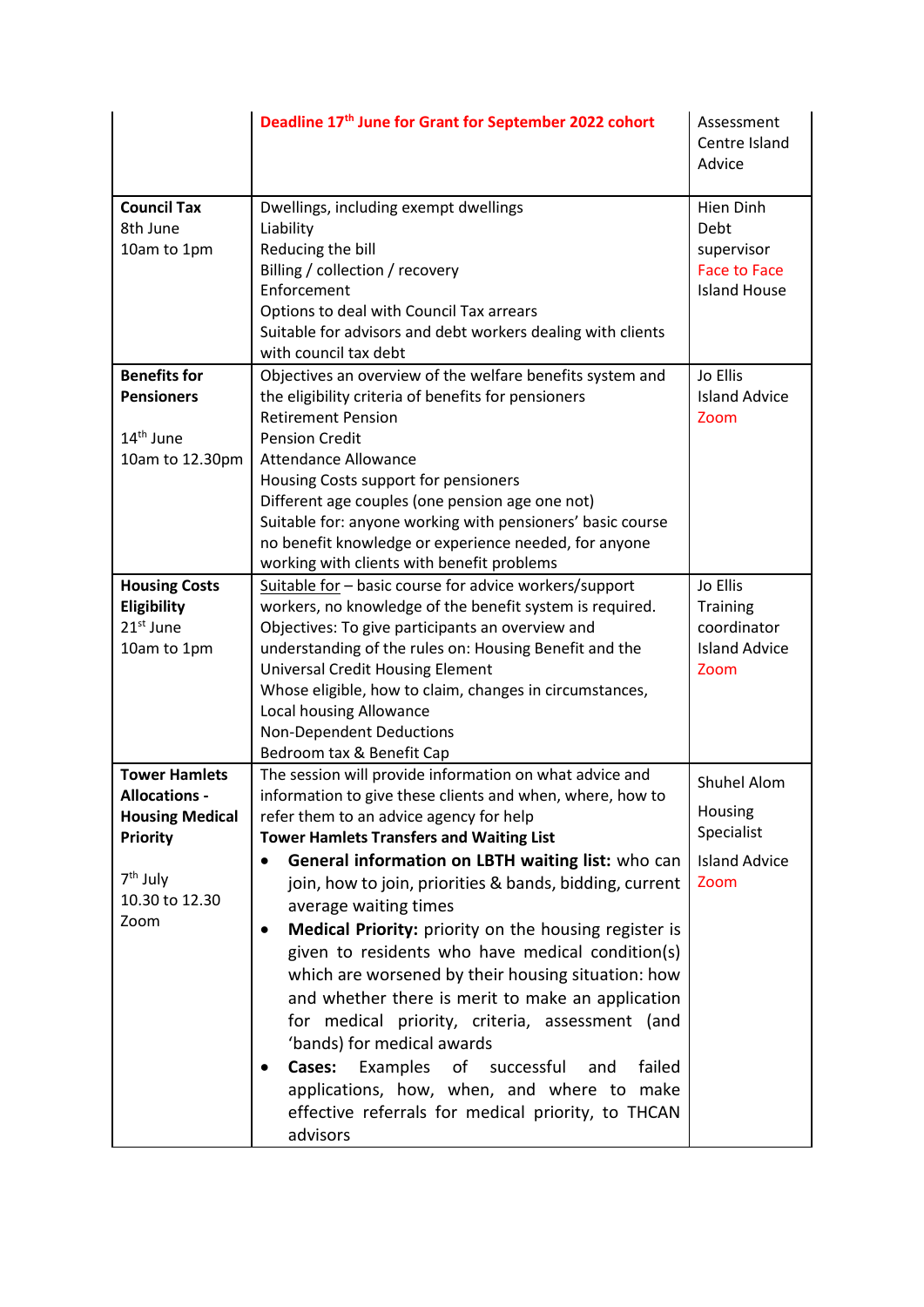| <b>Benefits for</b><br><b>Students</b> | 2-hour session / date and content to be confirmed, basic session<br>for anyone dealing with this client group, no existing knowledge<br>needed | Fatima Begum<br>Benefit<br>Supervisor |
|----------------------------------------|------------------------------------------------------------------------------------------------------------------------------------------------|---------------------------------------|
| July Date TBC                          | Face to Face in Island House - please register your interest and                                                                               | <b>Island Advice</b>                  |
|                                        | you will be notified of content/dates next week                                                                                                | Face to face                          |
| <b>Benefits for</b>                    | 2-hour session / date and content to be confirmed, basic session                                                                               | Fatima Begum                          |
| Children with                          | for anyone dealing with this client group, no existing knowledge                                                                               | <b>Benefit</b>                        |
| <b>Disabilities</b>                    | needed                                                                                                                                         | Supervisor                            |
| July Date TBC                          | Face to Face in Island House - please register your interest and                                                                               | <b>Island Advice</b>                  |
|                                        | you will be notified of content/dates next week                                                                                                | Face to face                          |

### **3. Benefit Updates (Citizens Advice / CPAG /LASA / Benefits and Work updates summary)**

#### • **Cost of Living support announcement - guidance**

These payments will be made directly to eligible people across the UK, so claimants don't need to take any action. Payments will be tax-free, will not count towards the benefit cap, and will not have any impact on existing benefit awards. Included in the package of support:

a) **£650 one-off Cost of Living Payment** for those on means tested benefits, made in two instalments. This includes all households receiving the following benefits:

Universal Credit Income-based Jobseekers Allowance Income-related Employment and Support Allowance Income Support Working Tax Credit Child Tax Credit Pension Credit

The payment will be made in two lump sums, the first from July, the second in the autumn. Payments from HMRC for those on tax credits only will follow shortly after each to avoid duplicate payments. Claimants will need to be in receipt of, or have begun a claim which is later successful, as of 25 May 2022.

### b) **£150 Disability Cost of Living Payment** for those who receive the following

Disability Living Allowance (including Child Disability Living Allowance) Personal Independence Payment Attendance Allowance Scottish Disability Benefits Armed Forces Independence Payment Constant Attendance Allowance War Pension Mobility Supplement

For the many disability benefit recipients who receive means tested benefits, this £150 will come on top of the £650 they will receive separately.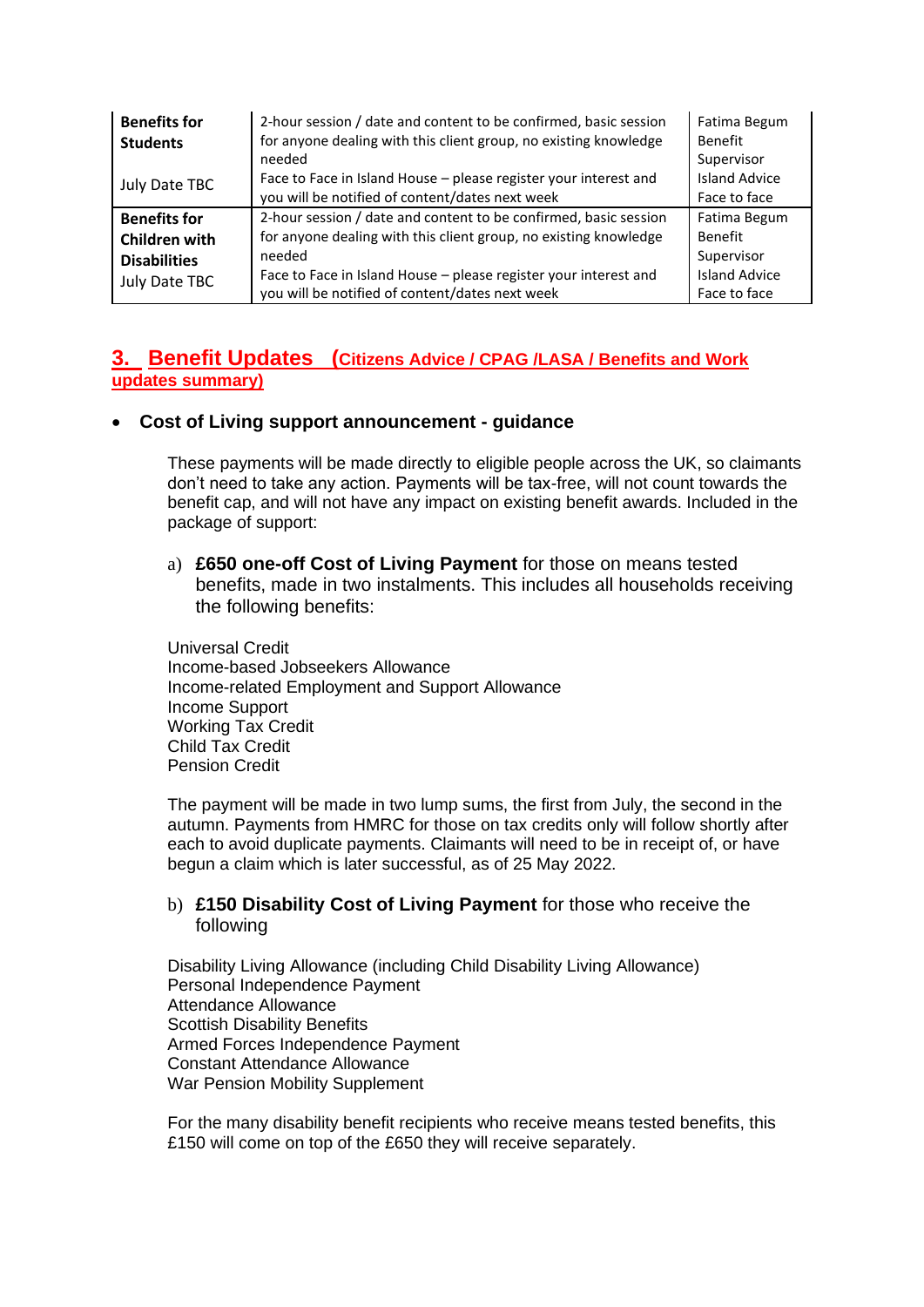- c) **Energy Bills Support Scheme Households** will get £400 of support with their energy bills through an expansion of the Energy Bills Support Scheme. Doubling the £200 of support announced earlier this year, now be made as a grant, which will not be recovered through higher bills in future years.
- **Managed migration of people claiming legacy benefits**, housing benefits, working tax credit, child tax credit income-related ESA, income-based JSA and income support to Universal Credit. Bolton and Medway are the first two areas that will go live. You can [read the legislation relating to managed migration on](https://citizensadvice.us9.list-manage.com/track/click?u=f2e5709e33ab37630d8a8d4be&id=dc39bf12bc&e=588bae1b2e)  [GOV.UK.](https://citizensadvice.us9.list-manage.com/track/click?u=f2e5709e33ab37630d8a8d4be&id=dc39bf12bc&e=588bae1b2e)
- **Benefits Calculator [Turn2us Benefits Calculator](https://benefits-calculator.turn2us.org.uk/)** Turn2us, has amended the calculator to include recent arrivals from Ukraine and effect of hosting someone
- **Changes to Child Benefit (CB) and Tax Credits (TC) legislation** CB legislation has been changed so that claimants can be required to provide bank account details, and payments can be suspended if the details are not provided.
- **Late Tax Credit Declarations** Under changes to TC legislation it will no longer be possible for a late TC Annual Declaration, if the good cause for lateness isn't accepted, to be treated as a new TC claim from the date of the declaration.
- **Fit Note Changes From 6 April** the way GPs sign fit notes is changing. GPs will be able to authorise fit notes digitally without the need to print and sign them. This means instead of a handwritten signature in ink, fit notes will have the doctor's name included in the form, which can either be printed or sent digitally to patients. These changes do not otherwise change the purpose and function of the fit note. While this is being rolled out the existing fit note will still be legally valid and should be accepted until we notify that it is being withdrawn.
- **Bereavement Services changes** From 11 April 2022, Claimants will be able to access the following single phone number 0800 151 2012
- **CPAG further guidance on no fault overpayments** Attached update

## **4. New Projects /services and resources in Tower Hamlets**

• **Request for evidence on temporary accommodation** The All-Party Parliamentary Group for Households in Temporary Accommodation has launched a call for evidence on the standards of temporary accommodation in England.

Seeking evidence on the following: the conditions/standards of temporary accommodation properties, how it impacts the health, negative resident experiences while in temporary accommodation, out of area placements and any other lived experiences of staying in temporary accommodation. They would also be keen to hear directly from those living in temporary accommodation and/or looking for photographic evidence if possible. CCS would be able to feed this back to our Policy Team at The Children's Society, who can share with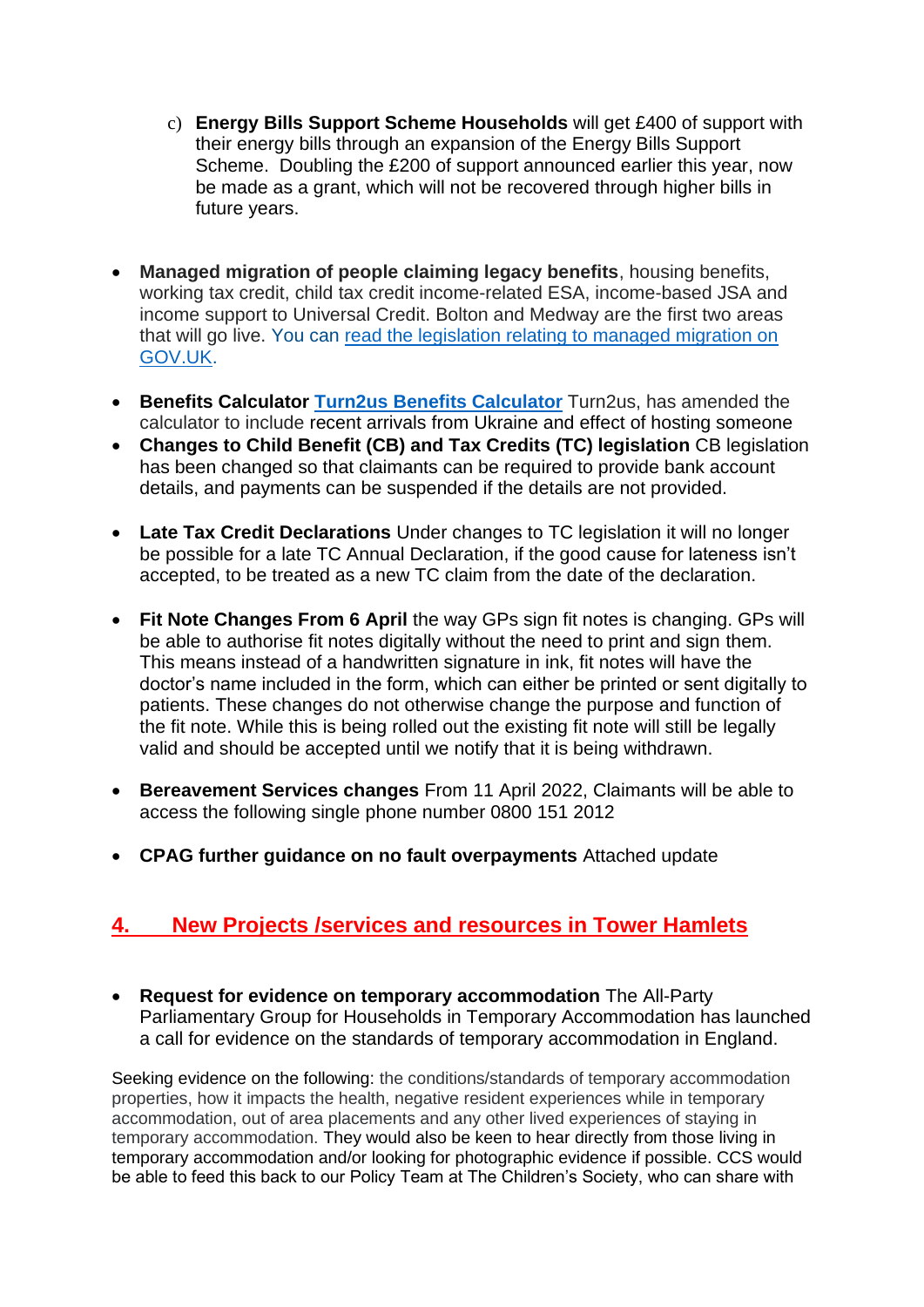the APPG, or you can submit evidence directly here: [Call for evidence -](https://eur03.safelinks.protection.outlook.com/?url=https%3A%2F%2Fhouseholdsintemporaryaccommodation.co.uk%2Fcall-for-evidence%2F&data=05|01|Priya.Edwards%40childrenssociety.org.uk|b5e107cc110d43c4923908da332bf78c|340ae048d81c4eab88a4b7491fa8a408|0|0|637878561171405782|Unknown|TWFpbGZsb3d8eyJWIjoiMC4wLjAwMDAiLCJQIjoiV2luMzIiLCJBTiI6Ik1haWwiLCJXVCI6Mn0%3D|3000|||&sdata=E39dVSEWEnVFoh0nIPPExNorKGXJZY2N1bwmq7xOtQ0%3D&reserved=0) Households in [Temporary Accomodation APPG](https://eur03.safelinks.protection.outlook.com/?url=https%3A%2F%2Fhouseholdsintemporaryaccommodation.co.uk%2Fcall-for-evidence%2F&data=05|01|Priya.Edwards%40childrenssociety.org.uk|b5e107cc110d43c4923908da332bf78c|340ae048d81c4eab88a4b7491fa8a408|0|0|637878561171405782|Unknown|TWFpbGZsb3d8eyJWIjoiMC4wLjAwMDAiLCJQIjoiV2luMzIiLCJBTiI6Ik1haWwiLCJXVCI6Mn0%3D|3000|||&sdata=E39dVSEWEnVFoh0nIPPExNorKGXJZY2N1bwmq7xOtQ0%3D&reserved=0)  [\(householdsintemporaryaccommodation.co.uk\)](https://eur03.safelinks.protection.outlook.com/?url=https%3A%2F%2Fhouseholdsintemporaryaccommodation.co.uk%2Fcall-for-evidence%2F&data=05|01|Priya.Edwards%40childrenssociety.org.uk|b5e107cc110d43c4923908da332bf78c|340ae048d81c4eab88a4b7491fa8a408|0|0|637878561171405782|Unknown|TWFpbGZsb3d8eyJWIjoiMC4wLjAwMDAiLCJQIjoiV2luMzIiLCJBTiI6Ik1haWwiLCJXVCI6Mn0%3D|3000|||&sdata=E39dVSEWEnVFoh0nIPPExNorKGXJZY2N1bwmq7xOtQ0%3D&reserved=0) [Priya.Edwards@childrenssociety.org.uk](mailto:Priya.Edwards@childrenssociety.org.uk) [ww](https://eur03.safelinks.protection.outlook.com/?url=http%3A%2F%2Fwww.coordinatedcommunitysupport.org.uk%2F&data=05|01|Priya.Edwards%40childrenssociety.org.uk|c7f28dbffb9c47ed832908da2dab2436|340ae048d81c4eab88a4b7491fa8a408|0|0|637872510312026040|Unknown|TWFpbGZsb3d8eyJWIjoiMC4wLjAwMDAiLCJQIjoiV2luMzIiLCJBTiI6Ik1haWwiLCJXVCI6Mn0%3D|3000|||&sdata=zNtai875HOb4CVL9nREUYU9wWMiB%2B20I2TY1t5fLHs4%3D&reserved=0) [w.coordinatedcommunitysupport.org.uk](https://eur03.safelinks.protection.outlook.com/?url=http%3A%2F%2Fwww.coordinatedcommunitysupport.org.uk%2F&data=05|01|Priya.Edwards%40childrenssociety.org.uk|c7f28dbffb9c47ed832908da2dab2436|340ae048d81c4eab88a4b7491fa8a408|0|0|637872510312026040|Unknown|TWFpbGZsb3d8eyJWIjoiMC4wLjAwMDAiLCJQIjoiV2luMzIiLCJBTiI6Ik1haWwiLCJXVCI6Mn0%3D|3000|||&sdata=zNtai875HOb4CVL9nREUYU9wWMiB%2B20I2TY1t5fLHs4%3D&reserved=0)

- **Council's new Homelessness online self-referral facility** information attached - Service Manager Homelessness Housing Options Service
- **Digital Skills support program Tower Hamlets** for TH residents who lack digital skills and need more support. They offer free remote training and support for residents who need help with essential IT skills including: How to video call friends and family, Using social media such as Facebook (inc. internet safety), Arranging GP appointments by video, Shopping online (due to travel restrictions), online banking, how to access your social landlord housing portal, Government forms online & on the phone (benefits such as universal credit), Help with energy or switching bills. They are providing either 121 support where a dedicated tutor will visit them in their home , or they can come along to a classroom session which will be located at WorkPath offices. A dedicated team will contact them to find out their preference and see what is best for them individually. If you have any residents that you feel would benefit from the training, please refer them to training code: T-00674. If you do not have access to Salesforce, please send us their full name, mobile number, and email address.

## **5. Vacancies**

Tower Hamlets Law Centre – attached

Look Ahead 2 support worker's vacancies with Look Ahead Independent Living Community Support (ILCS). To view job details or apply on-line [click here.](https://gbr01.safelinks.protection.outlook.com/?url=https%3A%2F%2Fprotect-eu.mimecast.com%2Fs%2FJ0gxCW76kIjBkr5t62ubJ%3Fdomain%3Dce0244li.webitrent.com&data=05%7C01%7Cmarufuzzaman%40lookahead.org.uk%7Cf26370b5dfee41e62e6708da431d1d6e%7C7609719240eb438ba3e9fc2d75b4e2f5%7C0%7C0%7C637896089565246329%7CUnknown%7CTWFpbGZsb3d8eyJWIjoiMC4wLjAwMDAiLCJQIjoiV2luMzIiLCJBTiI6Ik1haWwiLCJXVCI6Mn0%3D%7C3000%7C%7C%7C&sdata=zLsNTI1j2w7T5P6T1d1T%2F3YiK0wiw047J4oRpW5Cm4Q%3D&reserved=0) If you need any further information about the roles, you can contact us directly on 0207 422 0821 or contact Look Ahead recruitment team on 0207 368 4637. **Marufuz Zaman**

### **6. Advice Services**

Tower Hamlets Advice benefit advice services details [Advice Centres -](https://thcan.org.uk/advice-centres/) THCAN

#### Specialist advice providers

All the advice providers listed on [www.thcan.org.uk](http://www.thcan.org.uk/) provide benefit advice and help with form filling.

Complex/appeal/specialist advice is available at the following organisations Legal Advice Centre - have capacity to take on any type of First Tier Tribunal welfare benefit cases, please refer by emailing **benefits@legaladvicecentre.london** or completing the form: <https://legaladvicecentre.london/benefit-appeal-representation/>

| Organisation                | E-mail                   | Tel Advice               |
|-----------------------------|--------------------------|--------------------------|
| <b>Citizens Advice</b>      |                          |                          |
| <b>Bureau</b>               | advice@eastendcab.org.uk | 0203 855 4472            |
|                             | admin@island-            | 0207 987 9379 Tues & Wed |
| <b>Island Advice Centre</b> | advice.org.uk            | 10am to 12               |